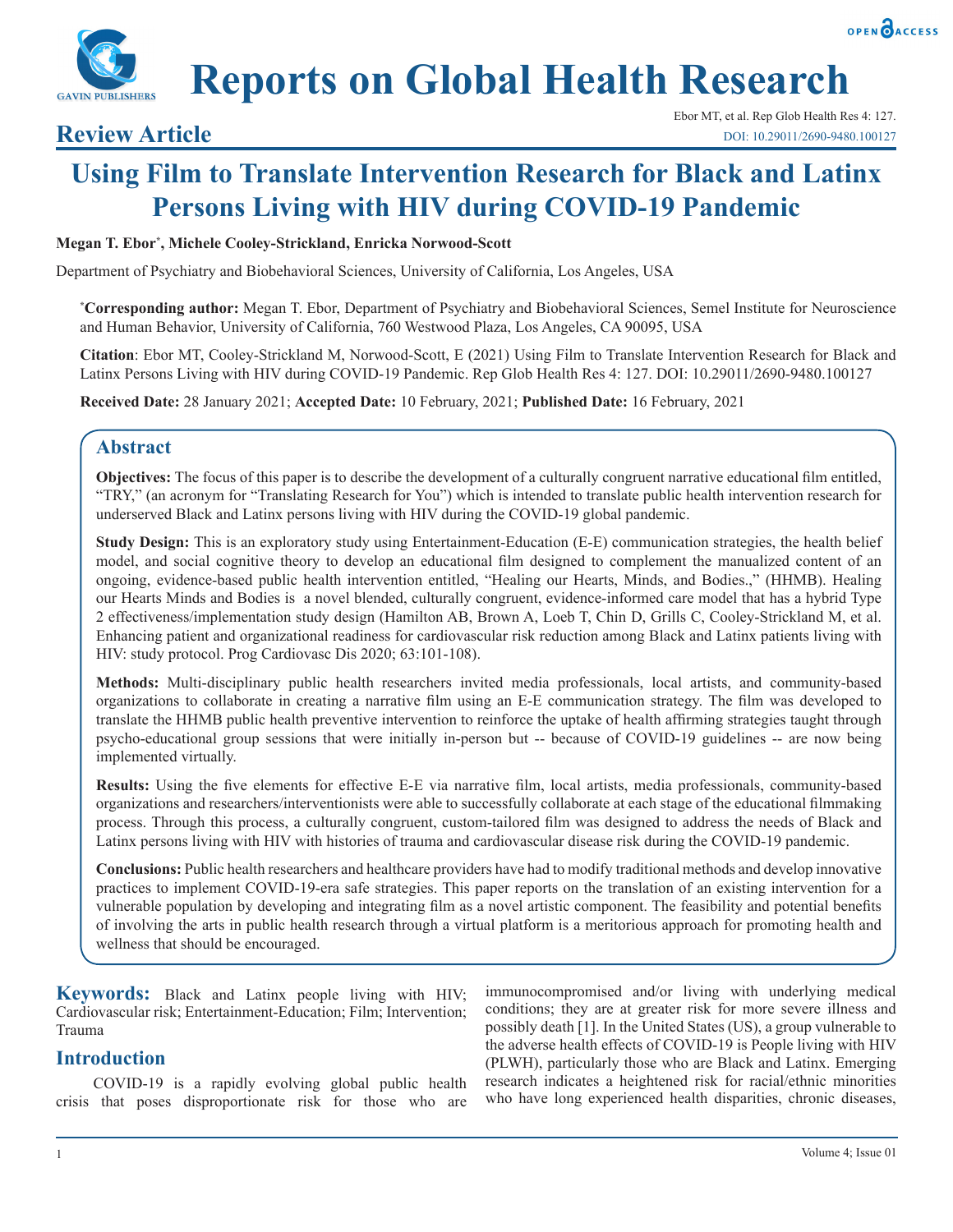and co-morbidities that drive COVID-19 related mortality [2-5]. Although Black and Latinx people comprise 13% and 18% of the US population, respectively, they have COVID-19 mortality rates that are 2.1 and 1.1 times higher, respectively, than Whites [6,7]. This disparity in US mortality rates is even higher when comparing Black and Latinx PLWH with White PLWH. [6] Given these challenges, novel prevention methods are needed in public health that specifically target these highly vulnerable populations. Culturally relevant, theoretically-driven methods that involve the arts hold tremendous promise [8]. Importantly, these methods must follow COVID-19 prevention guidelines, such as those established by the Centers for Disease Control and Prevention [9].

Researchers and healthcare providers have had to adapt traditional methods of practice to implement COVID-19-era safe strategies for engaging, treating, and researching patients in the medical community. Examples include the delivery of virtual programming in social services, [10] modifying intervention implementation in research, [11] and telehealth in the health and mental healthcare professions [12]. However, many of these modified methods rely on a level of access to resources (e.g., Internet, software, hardware) that is not equal among patient populations. In the US, 66% of Black and 61% of Latinx people have Internet access in their homes as compared to 79% of White people. Research shows that racial minorities, persons with lower income and educational levels are less inclined to have home-based Internet service [13]. This represents an inequity that compounds access to public health services during the COVID-19 pandemic.

While the devastating and disproportionate impact of COVID-19 on racial and ethnic minorities is recognized, economic and social deprivation in relation to these disparities have been underexamined. A recent study conducted by the CDC found that area-level deprivation could intensify the ethnic and racial inequalities in COVID-19 morbidity and mortality [14-17]. Among those with COVID-19 as well as HIV, one of the greatest mortality risk factors is poverty [18,19]. Black and Latinx PLWH (BLPLWH) are over-represented in the poverty level [20,21] making them more susceptible to COVID-19 infection and mortality. Poverty is also associated with increased illiteracy and decreased access to resources that promote health and well-being [22]. Creative methods are essential for engaging and maintaining their participation in life-saving preventive health interventions, as Black and Latinx people are notoriously challenging to recruit and retain in research protocols [23-25], in part due to historic maltreatment and resultant distrust of scientific research studies [25-27].

Arts-based methods for health promotion and prevention for BLPLWH in the US are underutilized yet promising. For example, they such approaches circumvent the literacy challenge anddepending on how they are developed and applied-may be culturally and contextually relevant, and highly engaging. These are factors that may increase public health intervention participation and

retention rates for Black and Latinx populations, in part because they compensate for the perceived power differential between those who typically develop the interventions and those who receive them. Lack of awareness or consideration of nuanced challenges experienced by Black and Latinx populations contributes to the poor uptake of formal mainstream interventions. It creates a need for alternate, culturally congruent interventions and their application. A novel and creative approach that involves the arts and has been applied to public health is Entertainment-Education (E-E). Entertainment Education is an approach that integrates educational content into arts or entertainment media by using communication purposefully to change or reinforce beliefs, values, attitudes, or social practices of the audience [28]. E-E provides a unique methodology that may be used to deliver evidence-based principles to under-resourced populations in a culturally congruent and relatable manner. E-E projects have been used as early as 1970 to improve health; most have been implemented within resource constrained and developing countries. E-E methods designed for health promotion can facilitate emotional responses that may increase uptake in challenged communities, as the intervention content is presented as realistic and culturally relatable [29]. Examples of successful implementation of E-E methods in public health that have integrated culturally tailored media effectively include programming to improve weight management, physical activity, HPV vaccination series completion rates among African Americans, and increased awareness and knowledge of HIV [30- 34].

It is critically important to ensure that racial/ethnic groups that are disproportionately impacted by both HIV and COVID-19 have access to information that is contextualized to their needs, culture, and environment. Film is a particularly relevant art form when it involves characters and scenarios that audiences identify with and emotionally attach to. [29] Public and behavioral health practitioners who utilize E-E methods are uniquely positioned to develop intervention strategies by merging the arts and research to address the intersecting vulnerabilities of BLPLWH and the COVID-19 pandemic. One such methodology is currently being implemented and evaluated in public health clinics serving BLPLWH and AIDS including patients living in deep poverty. This manuscript describes the development of a culturally congruent E-E film that builds upon ongoing research funded by the National Institutes of Health. A novel blended, culturally congruent, evidence-informed care model entitled, "Healing our Hearts, Minds and Bodies" (HHMB; funded by the National Heart, Lung, and Blood Institute [NHLBI] is being used to address the intersecting issues of BLPLWH patients' trauma histories, barriers to care, and Cardiovascular Disease (CVD) risks [35]. This research is a secondary level intervention. HHMB provides the foundation on which the film content and sample population are drawn and also provides the virtual devices/equipment needed to mitigate technological deficits among participants. The sample will consists of African American or Black and Hispanic, Latino,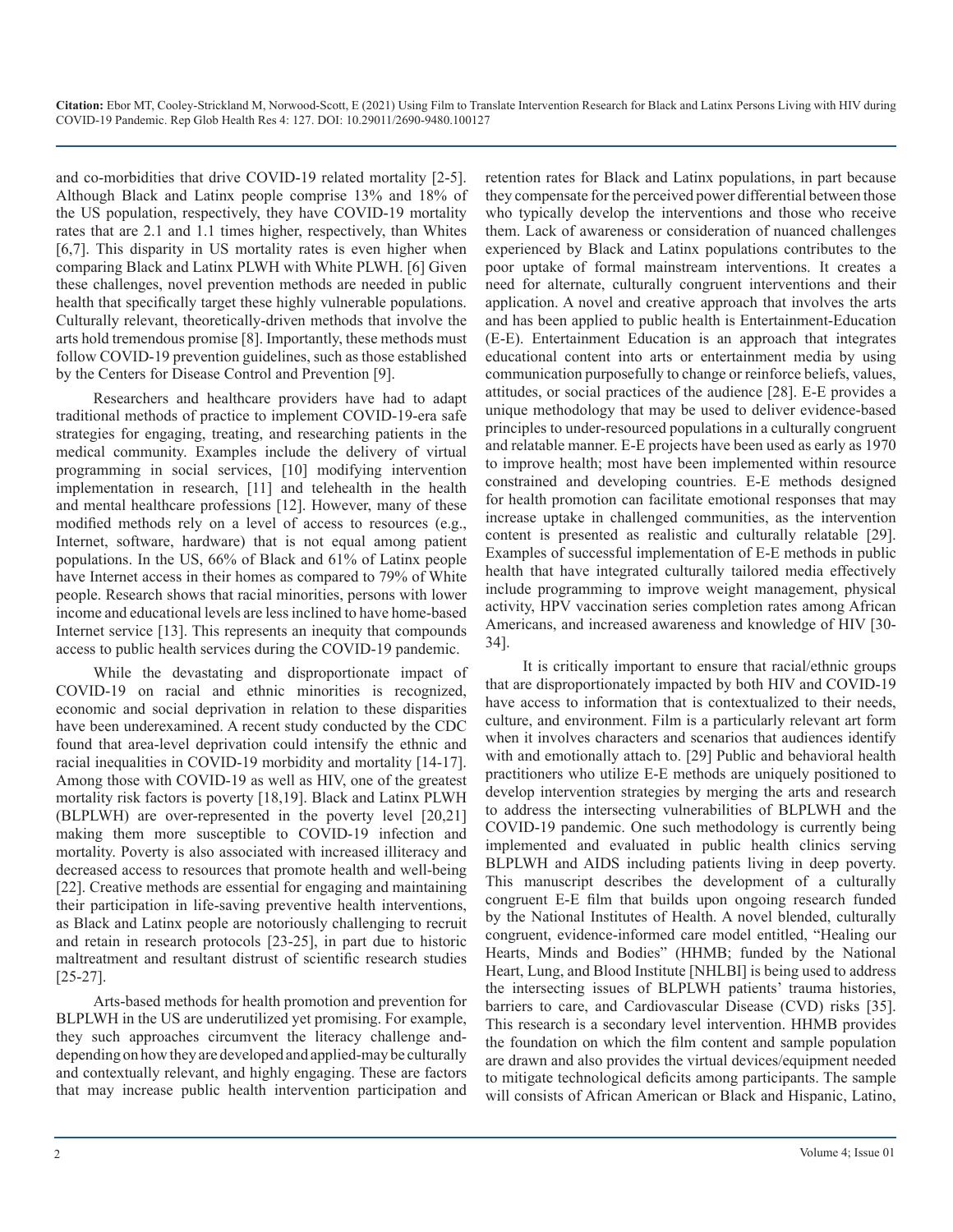or Latinx men and women ages 18 to 75 with a diagnosis of HIV or AIDS. Potential participants will be recruited from three HIV service organizations in Southern California. Outlined are the components for utilizing E-E in film for health promotion specific to BLPWH with histories of trauma and cardiovascular risks. The method used to develop the narrative educational film entitled, "TRY," (an acronym for "Translating Research for You") during the COVID-19 global pandemic is described as a model for using educational film to translate public health intervention research to underserved populations.

#### **Methods**

One of the primary purposes of E-E is to use entertainment to persuade or educate a targeted audience in an intentional manner. Elements of E-E include: (1) predetermined outcomes; (2) theoretical underpinnings; (3) high-quality artistic production; (4) research-based communication; and (5) establishing the artistscientist/interventionist collaboration to develop social change goals [28]. Each of these components is necessary to successfully translate the artistic form for an intervention. The following outlines how the process was executed for the HHMB study.

#### **Predetermined Outcomes**

In step one of the E-E approach, the content for a given arts modality-in this case film-must be created purposefully with predetermined outcomes. Because TRY was based on the HHMB curriculum, it was established prior to the film's development that it would reinforce HHMB's health-affirming concepts and strategies in a culturally congruent manner. The visual media content complemented the HHMB program and encouraged health promotion among participants through real life exemplars. Research indicates that E-E dramas may be persuasive because actors demonstrate behavioral change for the betterment of their lives [29]. Borrowing from a participatory methodology, interviews with participants were conducted to amplify their voices ensuring accurate representation within the narrative. Racial/ethnic actors representative of the participants were cast in the film and depicted using problem solving techniques, therapeutic modalities for stress and anxiety management/regulation, overcoming setbacks, and setting heart health goals for overcoming life's obstacles along their personal journeys. The script was written at an unprecedented time in US history (i.e., during a global pandemic, heightened racial injustice, civil/social unrest specific to police brutality). Prior to the film's completion, HHMB participants communicated that these events had adversely impacted their personal health goals. As such, scenarios referencing these events were woven into the narrative; again, with the intent to echo the participant's voices and honor the issues that they expressed were most pressing and personal to them.

Producing a film in which BLPLWH may identify racially, ethnically, economically, culturally and environmentally increases the likelihood of their buy-in to the curricula. For example, the

actors, settings, and themes of the script were inspired by the lives of BLPLWH who participated in previous HHMB groups. Research suggests that E-E is efficacious in reaching marginalized populations [36]. This type of messaging also provides a shared experience among participants that may motivate sustained practice of the evidence-based health practices taught in the HHMB intervention and reinforced in the film. It may increase their sense of community and accountability through social support systems. HHMB intervention outcomes will be compared between two groups of participants: Those who did and did not see TRY. The evaluation will include the following outcomes: (1) Adoption of the health affirming strategies demonstrated in the film; (2) knowledge of CVD risks; (3) sustained use of the health affirming strategies at the 3-month post-intervention assessment; and (4) the impact of COVID-19 in maintaining health goals. The Institutional Review Board at the University of California, Los Angeles, approved this study.

#### **Theoretical Grounding**

TRY was conceived, written and directed by the first author. The film was developed based on social cognitive theory, [37] the health belief model, [38] and E-E methods [39]. Funding for the film was provided via a diversity supplement grant to the NHLBIfunded parent grant. The goal was for TRY to serve as an adjunctive intervention support that translated, reinforced, and enhanced the adoption of evidence-based health promoting concepts and strategies presented in the 5-session HHMB curriculum. Central to developing the development of the educational film was one of the core concepts within social cognitive theory- that people learn through observation. The film's producer/director observed participants in prior HHMB preventive intervention treatment groups, co-led intervention groups, interviewed clinic staff and past participants, then wrote the educational film script. In so doing, the health belief model- commonly used when developing public health and health-affirming interventions- was foundational. It posits that a person's likelihood of engaging in a health-related behavior is determined by six variables: (1) Perceived susceptibility; (2) perceived severity; (3) perceived benefits; (4) perceived barriers; (5) cue to action; and (6) self-efficacy (confidence in one's ability to perform the new behavior) [40]. Components of the health belief model were integrated in the script to strengthen the narrative approach and make this research translational to the lives of those disproportionately affected by HIV. E-E practitioners have found that observing the success of others who attempt and master a new behavior can lead to self-efficacy, thereby increasing one's belief in their ability to change [29]. HHMB participants who view TRY are expected to have greater treatment gains than those who do not see the film.

#### **High-Quality Entertainment**

E-E experts strongly recommend a high-quality approach in the production of dramas in order to attract and retain the attention of the target audience [28,29]. Following suggested guidelines for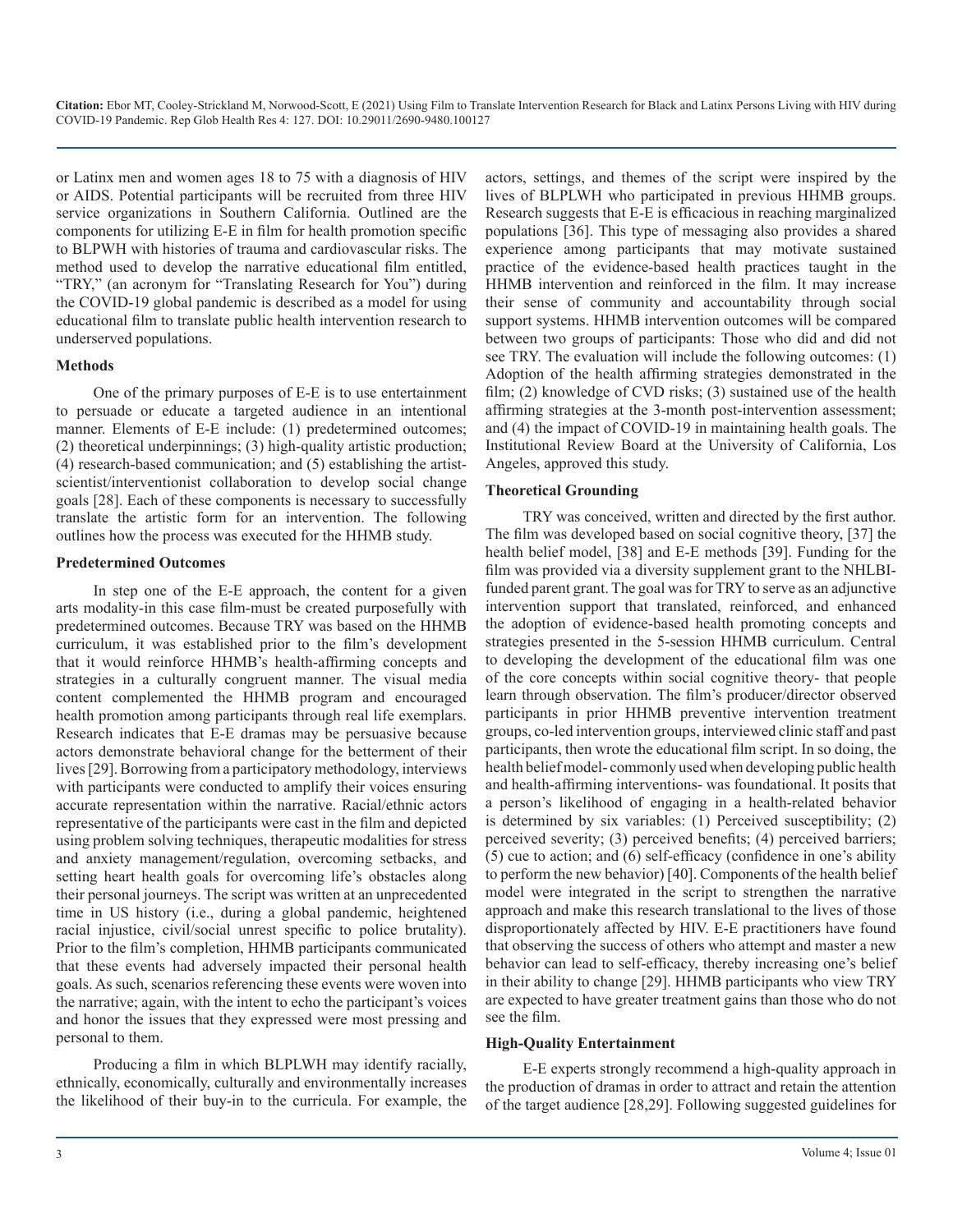**Citation:** Ebor MT, Cooley-Strickland M, Norwood-Scott, E (2021) Using Film to Translate Intervention Research for Black and Latinx Persons Living with HIV during COVID-19 Pandemic. Rep Glob Health Res 4: 127. DOI: 10.29011/2690-9480.100127

managing E-E production artistic integrity, the following were priorities: (1) Appointment of a panel to review the script for accurate educational content and artistic/production quality; and (2) collaboration with community and content experts. As a result, the review panel included six people: One person living with HIV; two facilitators with extensive experience working in the field of HIV; a community outreach person; an HIV interventionist, practitioner, clinical psychologist; and one lay person from the community. The review panel members read the script and provided feedback focused on the following: (1) accurate portrayal of the community and the people who reside within the community; (2) language used by the population; (3) avoidance of perpetuation of negative stereotypes; and (4) overall relatability. To ensure production quality, a professional production team with expertise in social change was hired to film, edit, and oversee the final postproduction process and workeding closely with the film's director, a doctoral-level social science researcher and award-winning documentarian [33].

#### **Research-based Communication Strategy**

E-E strategies are research-based and allow for both preliminary/formative research involving potential audience members prior to the development of the media content as well as summative research aimed to measure the E-E messaging outcomes [28,29]. The formative process began as the first author and writer of TRY observed a 5-week HHMB intervention group. This in-person experience permitted a thorough understanding of participants' knowledge and behavior in relation to their HIV statuses, cardiovascular risks, trauma histories and their experiences with the curriculum content. Training for the film's writer was provided by one of the curriculum's co-authors to ensure an in-depth understanding of the overall educational content and methods taught for health promotion. Excerpts from the script were used to pre-test and evaluate the overall film content during interviews with potential audience members - as well as past HHMB group members -- to validate the use of relevant and relatable film content. Consistent with the methods of implementing effective E-E, summative research involving participant feedback was used to increase the film's impact and will be assessed throughout the viewing process once the virtual screening program is implemented [29]. A mixed-methods approach will be used to evaluate the intervention outcomes, including knowledge acquired and behavior change.

#### **Artist-Scientist Collaboration**

Social and behavioral change communications experts posit that successful employment of E-E requires collaboration between professionals in media and health promotion strategists and/or social change agents [29]. In this instance an alliance was built between the researcher/interventionist and media experts to develop educational and social change goals during the development of TRY. This was an iterative process involving negotiation between the researcher/interventionist, creative artists, and the production

team to provide a relatable product to meetthat is able to meet the needs of the participants while focusing on the established goals embedded within the film. For example, to determine who would be involved in making this film, it was important to hire a diverse team of professionals in front (actors) and behind the camera (production team). As an intervention serving Black and Latinx populations, it was paramount that the production team reflected the participants served through HHMB (i.e., racially/ ethnically, sexual orientation, and gender). The objective of the film was discussed with both the production team and actors to gain their buy-in, establish the importance of using film for health promotion for a marginalized population, reiterate that the stories were inspired by real life scenarios and should be handled with care, and encourage each person to engage in a participatory approach in order to produce the best quality film cinematically, all while observing CDC guidelines for COVID-19-era safety. This approach facilitated a high level of vested interest; each member of the cast and crew felt safe and valued as a contributor to the film's success.

#### **Results**

Using E-E communications methodology, an educational film was developed to be integrated into the HHMB 5-session, manualized, public health prevention intervention study. Consistent with the extant literature a narrative approach was employed that portrayed a realistic, culturally appropriate, and creatively produced film in order to positively influence health behaviors [29]. Indeed, marginalized populations have successfully been reached through the use of E-E strategies. [36] The five critical steps were applied to address intersecting issues in relation to HIV, CVD, and trauma for deeply impoverished Black and Latinx participants. Because TRY works in tandem with the HHMB curricula it was predetermined that intervention strategies would be demonstrated through the use of culturally and ethnically relatable actors to positively influence behaviors. This is consistent with the literature that posits an increased likelihood of self-efficacy for participants who see relatable characters engage in positive behavioral change [29]. The systematic approach described in the development of TRY is expected to produce important information and provide a model for other evidence-informed films designed to translate health-affirming strategies for under-resourced communities serving a diverse and economically oppressed constituency.

Further, through the process of conducting formative and summative research a participatory approach in the development of the media content involved time spent in the clinical setting with potential viewers and past participants of the program from which the content of the film was also drawn. A reciprocal process involving preliminary research with potential viewers to inform the content, gain feedback, and integration of the feedback within the final film content was paramount. Similar to participatory approaches to research, the use of E-E strategies in the development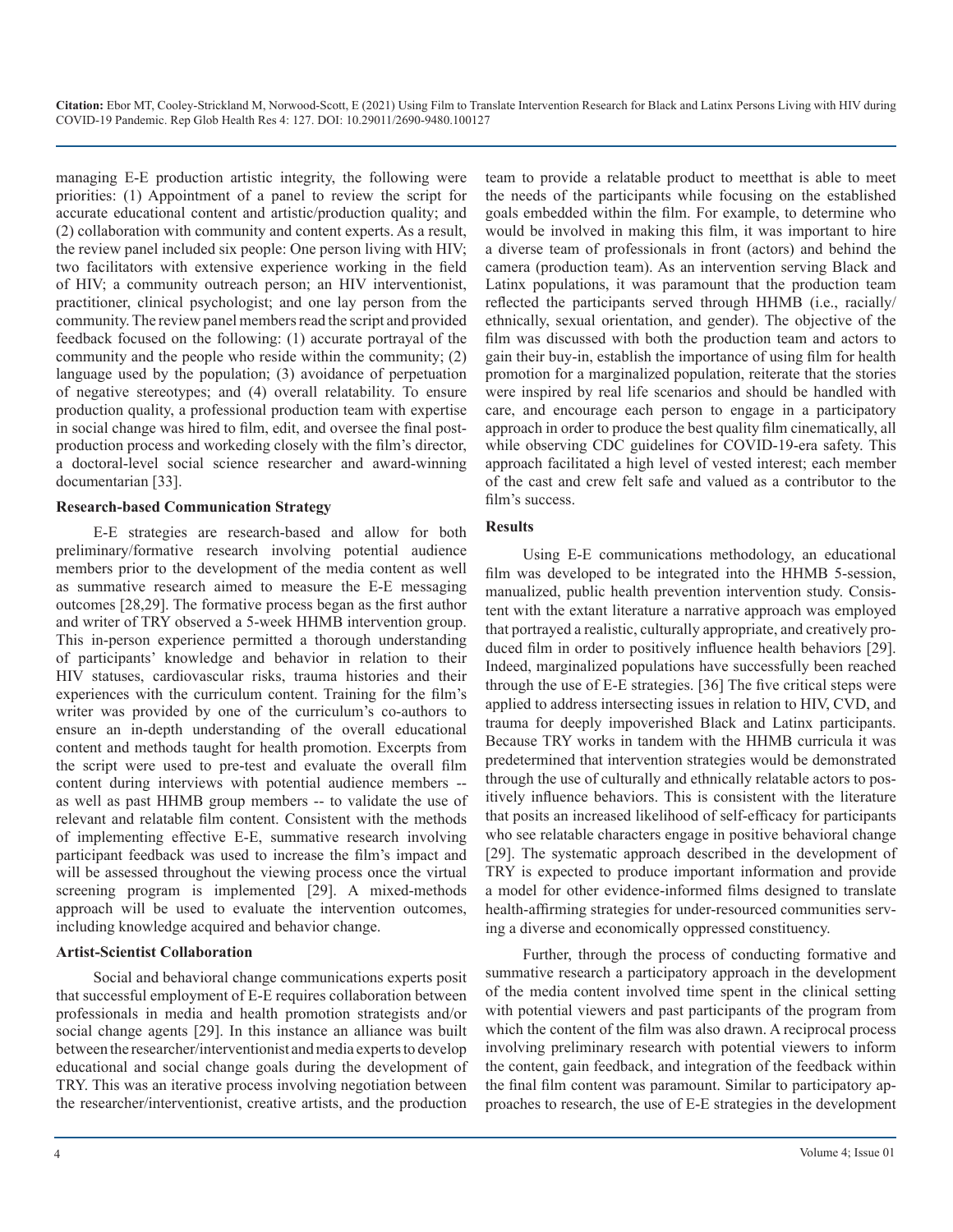**Citation:** Ebor MT, Cooley-Strickland M, Norwood-Scott, E (2021) Using Film to Translate Intervention Research for Black and Latinx Persons Living with HIV during COVID-19 Pandemic. Rep Glob Health Res 4: 127. DOI: 10.29011/2690-9480.100127

of the film entailed the process of intentionality—which involved the participation of marginalized individuals and the communities affected by the inquiry, in this case PLWH, with histories of trauma and CVD risks—to ensure the reflection of their viewpoints specific to barriers to care, issues of importance in relation to the maintenance of their health goals, and cultures [41]. Additionally, summative research to measure the effects of E-E messages on the intended viewers is vital for evaluating the utility of the film and the uptake of health promotion strategies introduced through the HHMB curricula. Because predetermined outcomes is identified as one of the five necessary elements for implementation of an effective E-E strategy [28], the evaluation component will assess for the adoption of health affirming strategies demonstrated in the film, evaluate participant's knowledge of CVD risks, examine the sustained use of the health affirming strategies at a three-month post-intervention follow up, and the impact of living through a global pandemic as it relates to the maintenance of individual health goals.

Finally, in developing a high-quality production encompassing artistic integrity there is a delicate balance needed to merge the arts and educational content. Thus, it is important for researchers/ interventionists to collaborate with industry media practitioners in order to create a well balanced production that blends entertainment values with educational content [28]. To this end, successful development of the film entitled, "TRY," which translates intervention research for BLPLWH during the COVID-19 pandemic was designed and created for virtual consumption in order to provide a safe space for participants that are immunocompromised, to adjust to social/physical distancing mandates, and to address the ramifications of COVID-19 in relation to their existing health vulnerabilities.

#### **Discussion**

The purpose of this manuscript was to describe the development of a culturally congruent narrative film as a model of how to use the arts to translate public health intervention research to underserved Black and Latinx persons living with HIV. Racial/ ethnic minorities who have long experienced health disparities, chronic diseases, and co-morbidities that drive COVID-19 related mortality must have accessible and personalized content to provide relevant and relatable interventions and education specific to their culture and needs, thus beginning to rebuild the historical distrust of participating in research studies. The development of the TRY film project was successfully employed based upon the methods used in E-E, grounded in social cognitive theory and the health belief model. Future research plans include the implementation, data collection and evaluation phase of TRY. A limitation of this manuscript is that the impact of the film has yet to be evaluated. Thus, the focus of this paper reports on the adaptation of an existing intervention for a vulnerable population by translating and incorporating an artistic component. Overall, the feasibility and

potential benefits of involving the arts in public health research is an innovative and meritorious approach for promoting health and wellness that should be encouraged.

### **Acknowledgements**

We would like to acknowledge the following:

Funding provided by the National Heart, Lung, and Blood Institute under Grants 3U01HL 142109-02W1, 2020, and 3U01HL142109- 02S1, 2018.

The PIs of the HHMB study, Drs. Gail E. Wyatt, Alison B. Hamilton, and Arleen Brown. The community organizations that supported this work. The cast and crew of the TRY film project. The participating advisory board. Isabella Viducich for technical support.

At the time of this study, the first author was an Affiliate Scholar with the HIV/AIDS, Substance Abuse and Trauma Training Program (HA-STTP), at the University of California Los Angeles; supported through an award from the National Institute on Drug Abuse (R25DA035692).

**Statement of conflict of interest:** None of the authors has any conflicts of interests with regard to this publication.

#### **References**

- 1. [Centers for Disease Control and Prevention. COVID-19 and HIV, 2020.](https://www.cdc.gov/hiv/covid-19/index.html)
- 2. [Chenneville T, Gabbidon K, Hanson P, Holyfield C \(2020\) The impact](https://www.mdpi.com/1660-4601/17/12/4548)  [of COVID-19 on HIV treatment and research: a call to action. Int J](https://www.mdpi.com/1660-4601/17/12/4548)  [Environ Res Public Health 1](https://www.mdpi.com/1660-4601/17/12/4548)**7**: 4548.
- 3. [Mirzaei H, McFarland W, Karamouzian M, Sharifi H \(2020\) COVID-19](https://link.springer.com/article/10.1007/s10461-020-02983-2)  [among people living with HIV: a systematic review. AIDS Behav 25:](https://link.springer.com/article/10.1007/s10461-020-02983-2)  [85-92.](https://link.springer.com/article/10.1007/s10461-020-02983-2)
- 4. [International AIDS Society. COVID-19 and HIV: what you need to](https://www.iasociety.org/covid-19-hiv)  [know \(2020\)](https://www.iasociety.org/covid-19-hiv).
- 5. [Khalili M, Karamouzian M, Nasiri N, Javadi S, Mirzazadeh A, et al.](https://www.cambridge.org/core/journals/epidemiology-and-infection/article/epidemiological-characteristics-of-covid19-a-systematic-review-and-metaanalysis/8B565B2FE5A97054E8B2564FB2CE6D3E)  [\(2020\) Epidemiological characteristics of COVID-19: a systematic](https://www.cambridge.org/core/journals/epidemiology-and-infection/article/epidemiological-characteristics-of-covid19-a-systematic-review-and-metaanalysis/8B565B2FE5A97054E8B2564FB2CE6D3E)  [review and meta-analysis. Epidemiol Infect 148: e130.](https://www.cambridge.org/core/journals/epidemiology-and-infection/article/epidemiological-characteristics-of-covid19-a-systematic-review-and-metaanalysis/8B565B2FE5A97054E8B2564FB2CE6D3E)
- 6. [Centers for Disease Control and Prevention \(b\). COVID-19](https://www.cdc.gov/coronavirus/2019-ncov/covid-data/investigations-discovery/hospitalization-death-by-race-ethnicity.html)  [hospitalization and death by race/ethnicity, 2020.](https://www.cdc.gov/coronavirus/2019-ncov/covid-data/investigations-discovery/hospitalization-death-by-race-ethnicity.html)
- 7. [Pew Research Center. U.S. Hispanic population surpassed 60 million](https://www.pewresearch.org/fact-tank/2020/07/07/u-s-hispanic-population-surpassed-60-million-in-2019-but-growth-has-slowed/)  [in 2019, but growth has slowed, 2020.](https://www.pewresearch.org/fact-tank/2020/07/07/u-s-hispanic-population-surpassed-60-million-in-2019-but-growth-has-slowed/)
- 8. [Robbins T, Hudson S, Ray P, Sankar S, Patel K, et al. \(2020\)](https://journals.sagepub.com/doi/10.1177/2055207620920083)  [COVID-19: a new digital dawn? Digit Health 6.](https://journals.sagepub.com/doi/10.1177/2055207620920083)
- 9. [Centers for Disease control and Prevention \(c\). How to protect yourself](https://www.cdc.gov/coronavirus/2019-ncov/prevent-getting-sick/prevention.html)  [& others, 2020.](https://www.cdc.gov/coronavirus/2019-ncov/prevent-getting-sick/prevention.html)
- 10. [Britwum K, Catrone R, Smith GD, Koch DS \(2020\) A university-based](https://link.springer.com/article/10.1007%2Fs40617-020-00450-x)  [social services parent-training model: a telehealth adaptation during](https://link.springer.com/article/10.1007%2Fs40617-020-00450-x)  [the COVID-19 pandemic. Behav Anal Pract 13: 532-542.](https://link.springer.com/article/10.1007%2Fs40617-020-00450-x)
- 11. [Embrett M, Liu RH, Aubrecht K, Koval A, Lai J \(2020\) Thinking](https://www.ijhpm.com/article_3854.html)  [together, working apart: leveraging a community of practice to facilitate](https://www.ijhpm.com/article_3854.html)  [productive and meaningful remote collaboration. Int J Health Policy](https://www.ijhpm.com/article_3854.html)  [Manag.](https://www.ijhpm.com/article_3854.html)